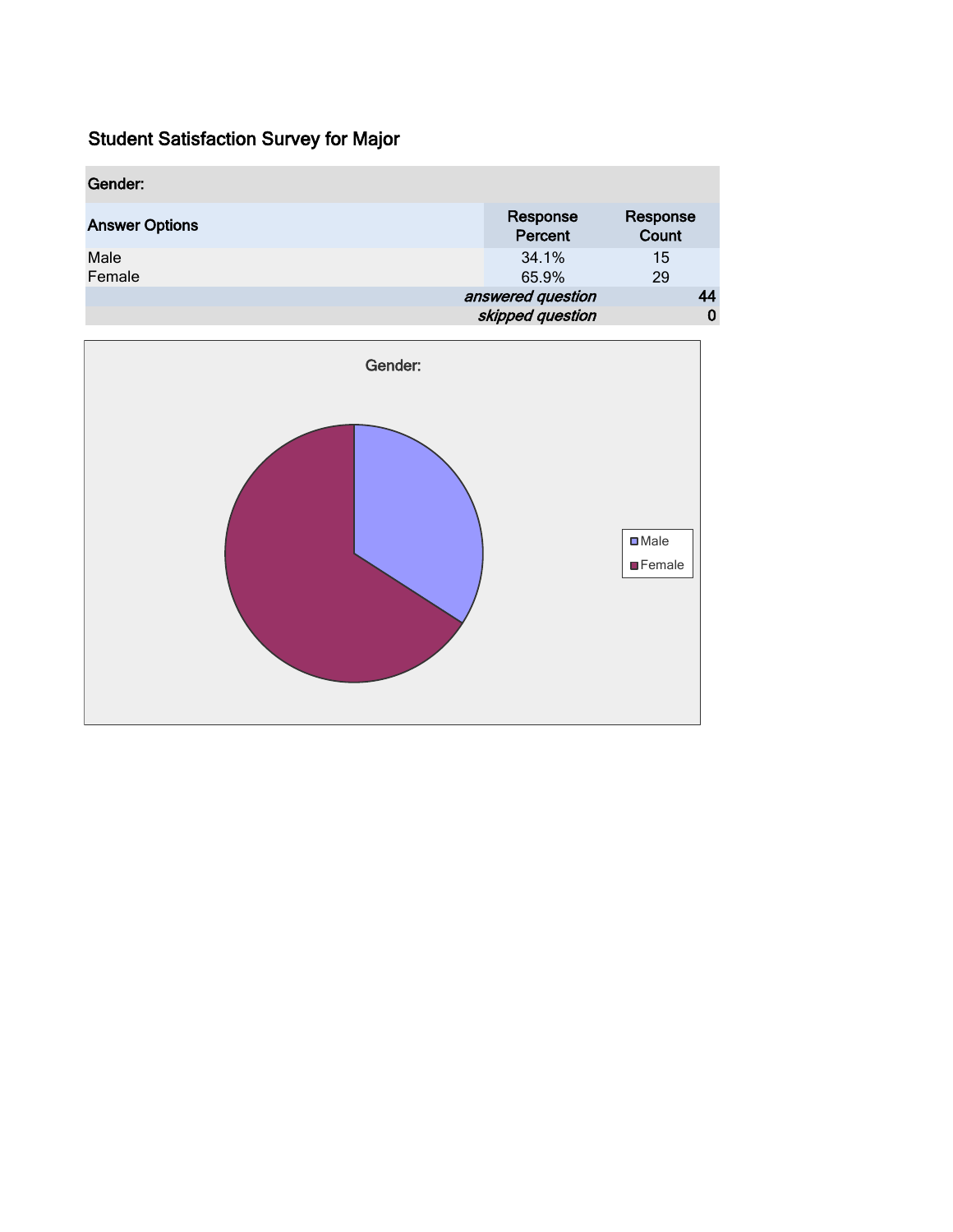| Campus:               |                     |                   |    |
|-----------------------|---------------------|-------------------|----|
| <b>Answer Options</b> | Response<br>Percent | Response<br>Count |    |
| National              | 83.7%               | 36                |    |
| Chuuk                 | 9.3%                | 4                 |    |
| Kosrae                | 0.0%                | 0                 |    |
| Pohnpei               | 4.7%                | $\overline{c}$    |    |
| Yap                   | 2.3%                |                   |    |
|                       | answered question   |                   | 43 |
|                       | skipped question    |                   |    |

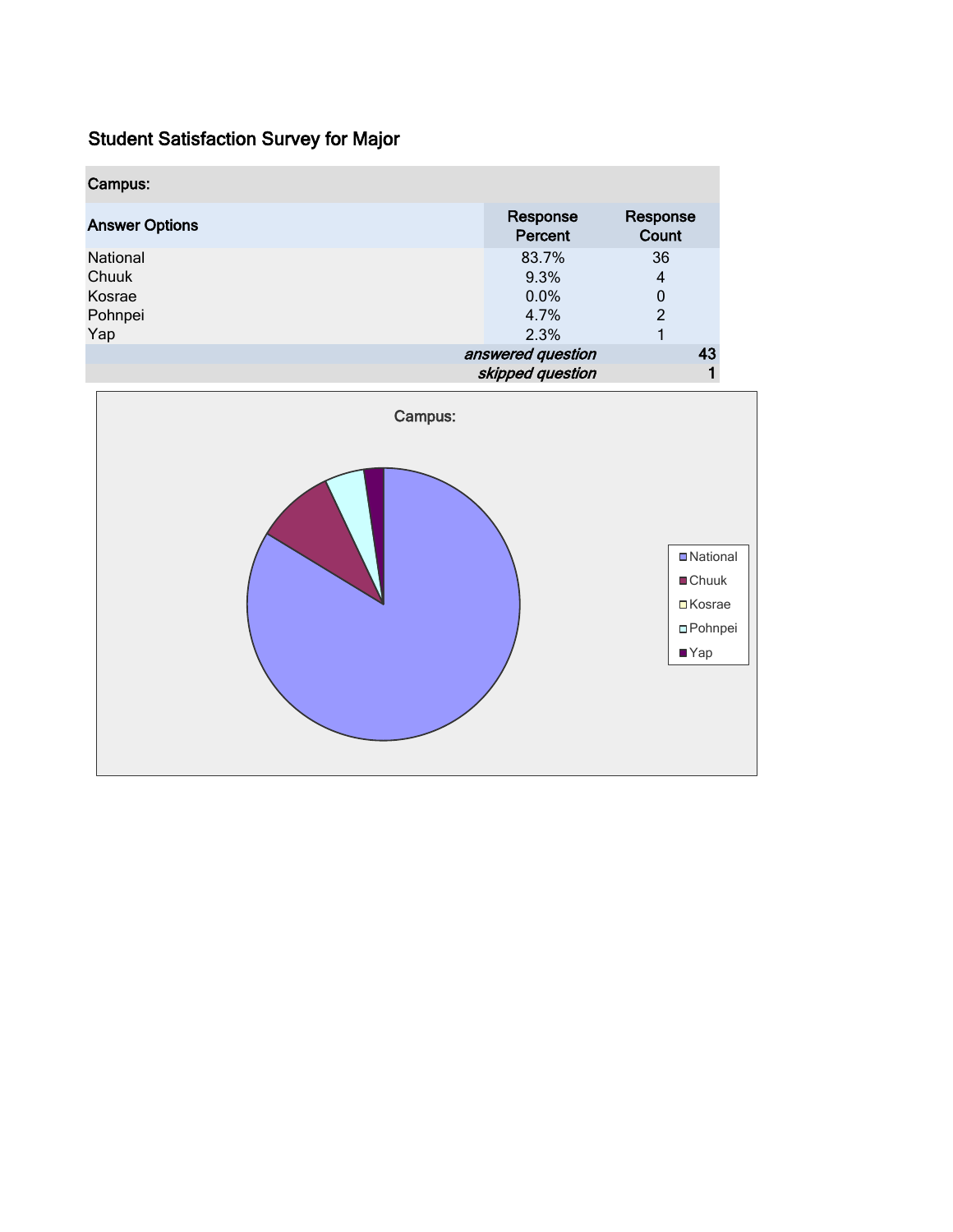| Major:                                |                                                  |                                         |                                   |                                               |                                                        |                                                                 |                |                             |                                             |                                            |                             |                                         |                               |                    |                           |
|---------------------------------------|--------------------------------------------------|-----------------------------------------|-----------------------------------|-----------------------------------------------|--------------------------------------------------------|-----------------------------------------------------------------|----------------|-----------------------------|---------------------------------------------|--------------------------------------------|-----------------------------|-----------------------------------------|-------------------------------|--------------------|---------------------------|
| Associate of Science (A.S.)           |                                                  |                                         |                                   |                                               |                                                        |                                                                 |                |                             |                                             |                                            |                             |                                         |                               |                    |                           |
| <b>Answer Options</b>                 | Ag. & Nat. Res.<br>Management                    | Agriculture                             | <b>Business</b><br>Administration | Computer<br>Information<br><b>Systems</b>     | <b>Hospitality and</b><br><b>Tourism</b><br>Management | Marine<br>Science                                               | <b>Nursing</b> | <b>Public Health</b>        | <b>Teacher</b><br>Education -<br>Elementary | Response<br>Count                          |                             |                                         |                               |                    |                           |
| Majors:                               | $\Omega$                                         | $\Omega$                                | 44                                | $\Omega$                                      | $\Omega$                                               | $\mathbf{0}$                                                    | $\Omega$       | $\Omega$                    | $\Omega$                                    | 44                                         |                             |                                         |                               |                    |                           |
| Associate of Arts (A.A.)              |                                                  |                                         |                                   |                                               |                                                        |                                                                 |                |                             |                                             |                                            |                             |                                         |                               |                    |                           |
| <b>Answer Options</b>                 | <b>Health Career</b><br>Opportunities<br>Program | <b>Liberal Arts</b>                     | Micronesian<br><b>Studies</b>     | <b>Teacher</b><br>Preparation                 | <b>Response Count</b>                                  |                                                                 |                |                             |                                             |                                            |                             |                                         |                               |                    |                           |
| Majors:                               | $\mathbf{0}$                                     | $\Omega$                                | $\Omega$                          | $\Omega$                                      | $\mathbf{0}$                                           |                                                                 |                |                             |                                             |                                            |                             |                                         |                               |                    |                           |
| Associate of Applied Science (A.A.S.) |                                                  |                                         |                                   |                                               |                                                        |                                                                 |                |                             |                                             |                                            |                             |                                         |                               |                    |                           |
| <b>Answer Options</b>                 | <b>Building</b><br>Technology                    | <b>Electronics</b><br><b>Technology</b> | Telecommunic<br>ations            | Response<br>Count                             |                                                        |                                                                 |                |                             |                                             |                                            |                             |                                         |                               |                    |                           |
| Majors:                               | $\Omega$                                         | $\Omega$                                | $\mathbf{0}$                      | $\mathbf{0}$                                  |                                                        |                                                                 |                |                             |                                             |                                            |                             |                                         |                               |                    |                           |
| Certificate of Achievement (C.A.)     |                                                  |                                         |                                   |                                               |                                                        |                                                                 |                |                             |                                             |                                            |                             |                                         |                               |                    |                           |
| <b>Answer Options</b>                 | Agriculture and<br>Food<br>Technology            | <b>Basic Public</b><br>Health           | Bookkeeping                       | <b>Building</b><br>Maintenance<br>and Repair  | Cabinot<br><b>Making/Furniture</b><br>Making           | Career<br><b>Education:</b><br><b>Motor Vehicle</b><br>Mechanic | Carpentry      | Construction<br>Electricity | Electronic<br>Engineering<br>Technology     | Health<br>Assistant<br>Training<br>Program | Nursing<br><b>Assistant</b> | Refrigerator<br>and Air<br>Conditioning | Secretarial<br><b>Science</b> | Trial<br>Counselor | Response<br>Count         |
| Majors:                               | $\overline{0}$                                   | $\Omega$                                | $\Omega$                          | $\Omega$                                      | $\mathbf{0}$                                           | $\Omega$                                                        | $\Omega$       |                             | $\Omega$                                    | $\Omega$                                   |                             | $\Omega$                                |                               | $\Omega$           | $\mathbf{0}$              |
| Third-Year Certificate (T.Y.C)        |                                                  |                                         |                                   |                                               |                                                        |                                                                 |                |                             |                                             |                                            |                             |                                         |                               |                    |                           |
| <b>Answer Options</b>                 | Accounting                                       | General<br><b>Business</b>              | <b>Public Health</b>              | <b>Teacher</b><br>Preparation -<br>Elementary | <b>Response Count</b>                                  |                                                                 |                |                             |                                             |                                            |                             |                                         |                               |                    |                           |
| Majors:                               | $\overline{2}$                                   |                                         | $\Omega$                          | $\Omega$                                      | $\overline{3}$                                         |                                                                 |                |                             |                                             |                                            |                             |                                         |                               |                    |                           |
| Bachelor of Arts (B.A.)               |                                                  |                                         |                                   |                                               |                                                        |                                                                 |                |                             |                                             |                                            |                             |                                         |                               |                    |                           |
| <b>Answer Options</b>                 | Elementary<br>Education                          | Response<br>Count                       |                                   |                                               |                                                        |                                                                 |                |                             |                                             |                                            |                             |                                         |                               |                    |                           |
| Majors:                               | $\Omega$                                         | $\Omega$                                |                                   |                                               |                                                        |                                                                 |                |                             |                                             |                                            |                             |                                         |                               |                    |                           |
|                                       |                                                  |                                         |                                   |                                               |                                                        |                                                                 |                |                             |                                             |                                            |                             |                                         |                               |                    | Question<br><b>Totals</b> |
|                                       |                                                  |                                         |                                   |                                               |                                                        |                                                                 |                |                             |                                             |                                            |                             |                                         |                               | answered question  | $\overline{4}$            |
|                                       |                                                  |                                         |                                   |                                               |                                                        |                                                                 |                |                             |                                             |                                            |                             |                                         |                               | skipped question   | $\mathbf{0}$              |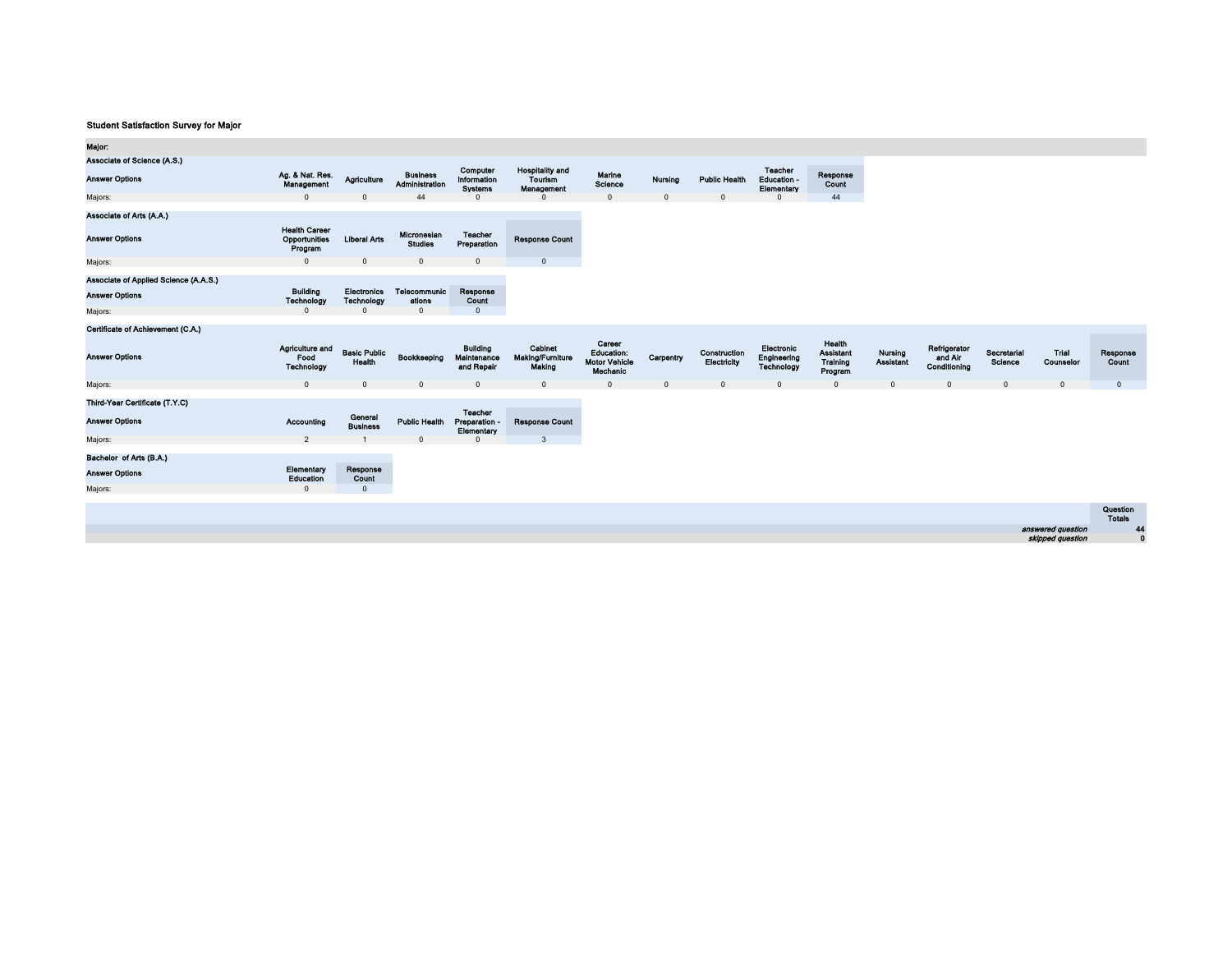| <b>State of Origin:</b> |                     |                   |
|-------------------------|---------------------|-------------------|
| <b>Answer Options</b>   | Response<br>Percent | Response<br>Count |
| Chuuk                   | 13.6%               | 6                 |
| Kosrae                  | 13.6%               | 6                 |
| Pohnpei                 | 54.5%               | 24                |
| Yap                     | 18.2%               | 8                 |
| Other (please specify)  |                     | 0                 |
|                         | answered question   | 44                |
|                         | skipped question    | 0                 |